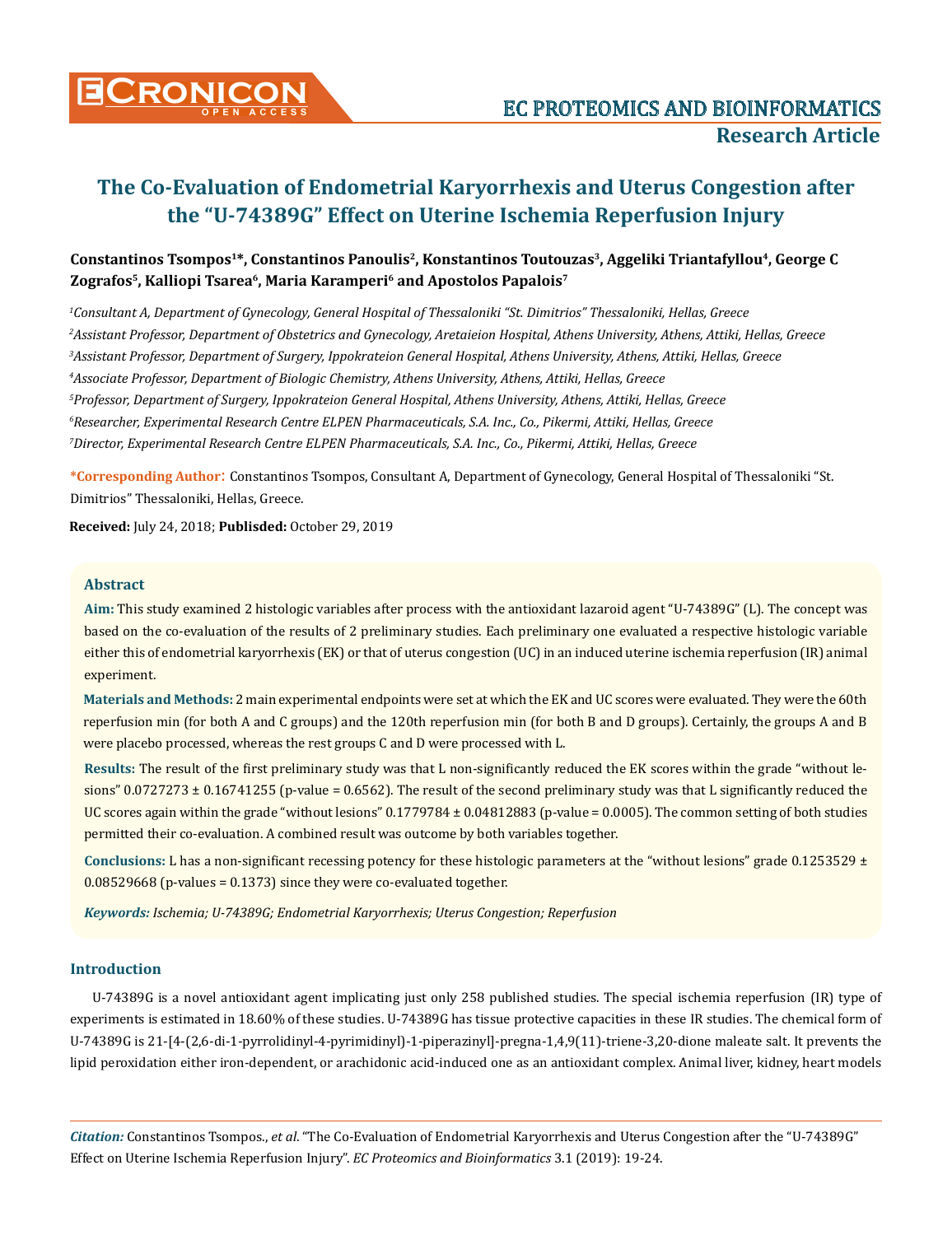and brain microvascular endothelial cells monolayers are protected by U-74389G after IR injury. The U-74389G presents anti-shock property, attenuates the leukocytes, protects the endothelium, down-regulates the proinflammatory gene, enhances the mononuclear immunity, treats the endotoxin shock and produces cytokines. The 2 histologic variables were tested in an uterine ischemia reperfusion (UIR) experiment. The one variable was that of endometrial karyorrhexis (EK) which was recessed by the grade "without lesions"  $0.0727273 \pm 0.16741255$  (p-value = 0.6562) [1]. The other histologic variable was the uterus congestion (UC). This was restored within the grade "without lesions alterations" 0.1779784 ± 0.04812883 (p-value = 0.0005) [2]. This complex experimental work co-evaluated both EK and UC variables together comparing its outcome with each one variable separately.

#### **Materials and Methods**

#### **Animal preparation**

The preliminary references [1,2] report the required Vet licenses under 3693/12-11-2010 and 14/10-1-2012 numbers, the granting company with the experiment location and the Pathology laboratory. The preliminary references also describe the human animal care of Albino female *Wistar* rats, the 7 days pre-experimental *ad libitum* diet and the entire peri-experimental anesthesiologic techniques. The rats were selected at 16 - 18 weeks old and then were randomly assigned to [4] four groups, each consisted in N = 10. The preceded stage of 45 min ischemia was common for all 4 groups. Afterwards, reperfusion of 60 minutes was followed in group A; reperfusion of 120 minutes in group B; immediate U-74389G intravenous (IV) administration and reperfusion of 60 minutes in group C; immediate U-74389G IV administration and reperfusion of 120 min in group D. The dose height was assessed at preliminary studies for both drugs at 10 mg/ Kg body mass.

Induced ischemia was by laparotomic clamping the inferior aorta upper the renal arteries with forceps lasting 45 minutes. The clamp retraction was restoring the inferior aorta patency and reperfusion. The exclusion of the blood flow engaged the protocol of UIR; iterated for each experimental group. U-74389G was administered at the commencement of reperfusion; through an inferior vena cava catheter. The EK and UC scores were assessed at  $60<sup>th</sup>$  minutes of reperfusion (A and C groups) and at  $120<sup>th</sup>$  minutes of reperfusion (B and D groups). Relation was raised between animals' mass no with EK scores (p-value = 0.8683) but with UC ones (p-values = 0.0047) and the predicted UC scores were used. The pathologic score grading was kept same as in preliminary studies: without lesions (0 - 0.499), the mild lesions  $(0.5 - 1.499)$ , the moderate lesions  $(1.5 - 2.499)$  and the serious lesions  $(2.5 - 3)$  damage.

#### **Model of ischemia-reperfusion injury**

- **Control groups:** The 20 control rats were common for preliminaries and this study.
- • **Group A:** Reperfusion lasted 60 minutes; concerned 10 controls rats of combined EK and predicted UC (EK and UC) score as the mean of EK score and UC one (Table 1).
- **Group B:** Reperfusion lasted 120 minutes; concerned 10 controls rats of combined EK and UC (cEK and UC) score as the mean of EK and predicted UC one (Table 1).
- **L** group: The 20 L rats were common for preliminaries and this study.
- Group C: Reperfusion lasted 60 minutes; concerned 10 L rats of cEK and UC score as the mean of EK score and predicted UC one (Table 1).
- Group D: Reperfusion lasted 120 minutes; concerned 10 L rats of cEK and UC score as the mean of EK score and predicted UC one (Table 1).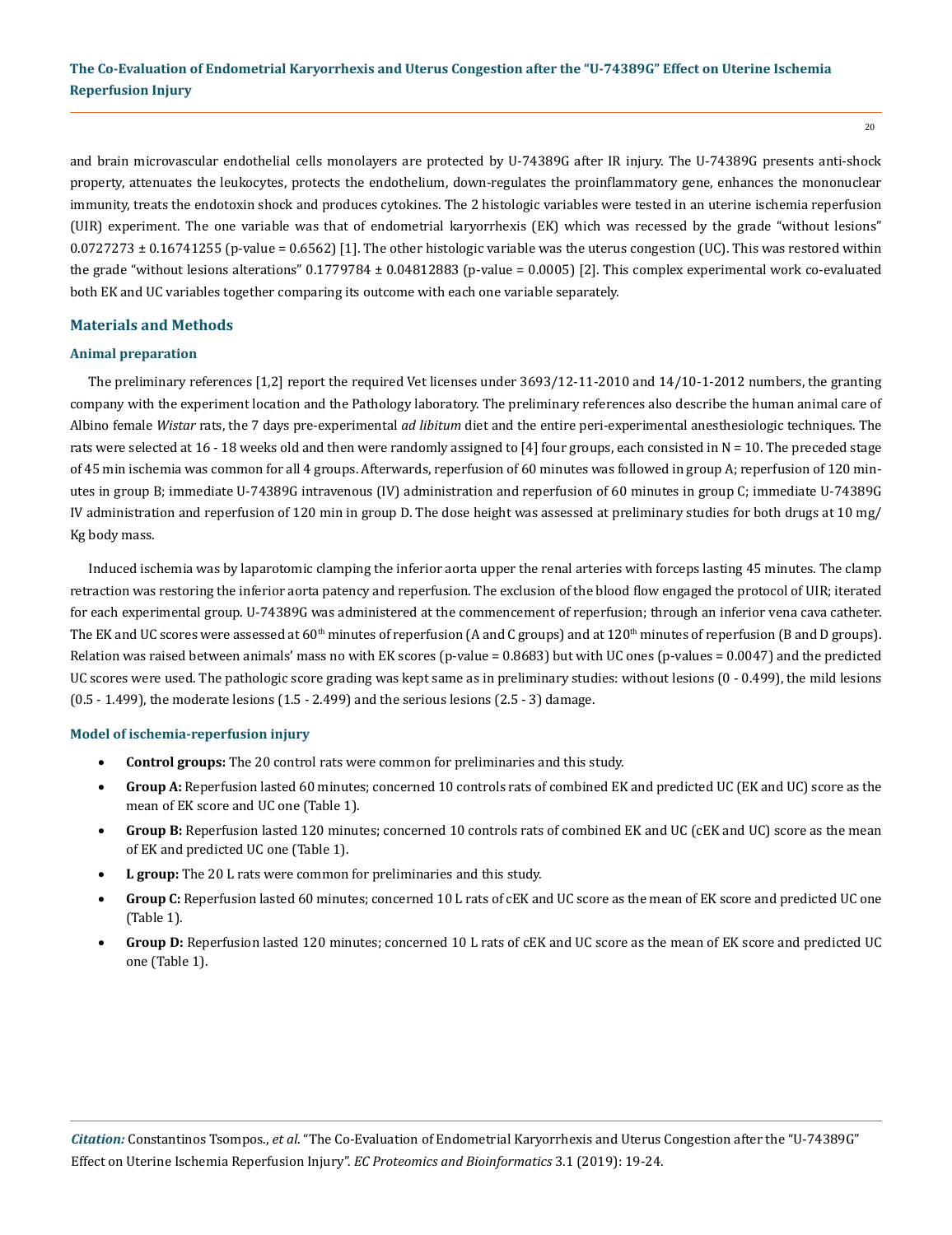|         | Mean EE score ± SD               | <b>Mean predic UI score <math>\pm</math> SD</b> | <b>Mean EE and UI score <math>\pm</math> SD</b> |  |  |
|---------|----------------------------------|-------------------------------------------------|-------------------------------------------------|--|--|
| Group A | Mild lesions $1 \pm 0.942809$    | Mild lesions $0.8862579 \pm 0.3549345$          | Mild lesions $0.943129 \pm 0.5121834$           |  |  |
| Group B | Mild lesions $1.1 \pm 0.875595$  | Mild lesions $1.033575 \pm 0.241205$            | Mild lesions $1.066787 \pm 0.3325432$           |  |  |
| Group C | Mild lesions $0.5 \pm 0.5270463$ | Mild lesions $0.6497756 \pm 0.138277$           | Mild lesions $0.5748878 \pm 0.2454082$          |  |  |
| Group D | Mild lesions $1 \pm 0.942809$    | Mild lesions 0.6303919 ± 0.1403745              | Mild lesions 0.8151959 ± 0.509367               |  |  |

*Table 1: Endometrial karyorrhexis (EK), predicted uterus congestion (UC), and their mean and SD scores.*

#### **Statistical analysis**

Every cEK and UC groups score was compared with each other from 3 remained groups applying Wilcoxon signed-rank test (Table 2). Then, the generalized linear models (glm) were applied with dependent variable the cEE and UI scores, and independent variables the L administration or no, the reperfusion time and their interaction.

| DG      | <b>Difference</b> | p-value |
|---------|-------------------|---------|
| $A - B$ | $-0.1236583$      | 0.7213  |
| $A-C$   | $+0.3682412$      | 0.0593  |
| $A-D$   | $+0.1279331$      | 0.5751  |
| $B-C$   | $+0.4918995$      | 0.0069  |
| B-D     | $+0.2515914$      | 0.0926  |
| $C-D$   | $-0.2403081$      | 0.1530  |

*Table 2: The values difference for groups (DG) after Wilcoxon signed-rank test for mean EK and UC scores.* 

#### **Results**

L administration non-significantly recessed the cEK and UC scores by the "without alterations" grade 0.3099163 [-0.5766808 -0.0431518] (p = 0.0182) by both Wilcoxon signed-rank and glm test. Reperfusion time non-significantly deteriorated the cEK and UC scores by the "without alterations" grade 0.12907565 [-0.13593205 - 0.39408335] (p = 0.4045) by both tests too. However, L administration and reperfusion time together also non-significantly recessed the cEK and UC scores by the "without alterations" grade 0.1253529  $[-0.2925344 - 0.0418286]$  (p = 0.1373). A concise description of the above results is depicted at table 4.

| <b>Alteration</b>   | 95% c. in.   | <b>Reperfusion time</b> | <b>Wilkoxon</b> | glm    |
|---------------------|--------------|-------------------------|-----------------|--------|
| Without alterations | $-0.0216744$ | 1h                      | 0.0593          |        |
| $-0.3682412$        | 0.7581568    |                         |                 |        |
| Without alterations | $-0.2820519$ | 1 <sub>h</sub>          |                 | 0.5300 |
| 0.1236583           | 0.5293685    |                         |                 |        |
| Without alterations | $-0.5766808$ | 1.5 <sub>h</sub>        | 0.0124          | 0.0240 |
| $-0.3099163$        | $-0.0431518$ |                         |                 |        |
| Without alterations | $-0.1353282$ | 2 <sub>h</sub>          |                 | 0.1956 |
| 0.2403081           | 0.6159444    |                         |                 |        |
| Without alterations | $-0.0927753$ | 2 <sub>h</sub>          | 0.0926          |        |
| $-0.2515914$        | 0.5959582    |                         |                 |        |
| Without alterations | $-0.1746518$ | Reperfusion             | 0.6142          |        |
| 0.0761681           | 0.326988     |                         |                 |        |
| Without alterations | $-0.0972123$ | Reperfusion             |                 | 0.1949 |
| 0.1819832           | 0.4611787    |                         |                 |        |
| Without alterations | $-0.2925344$ | Interaction             |                 | 0.1373 |
| $-0.1253529$        | 0.0418286    |                         |                 |        |

*Table 3: The alteration influence of U-74389G in connection with reperfusion time.*

*Citation:* Constantinos Tsompos., *et al*. "The Co-Evaluation of Endometrial Karyorrhexis and Uterus Congestion after the "U-74389G" Effect on Uterine Ischemia Reperfusion Injury". *EC Proteomics and Bioinformatics* 3.1 (2019): 19-24.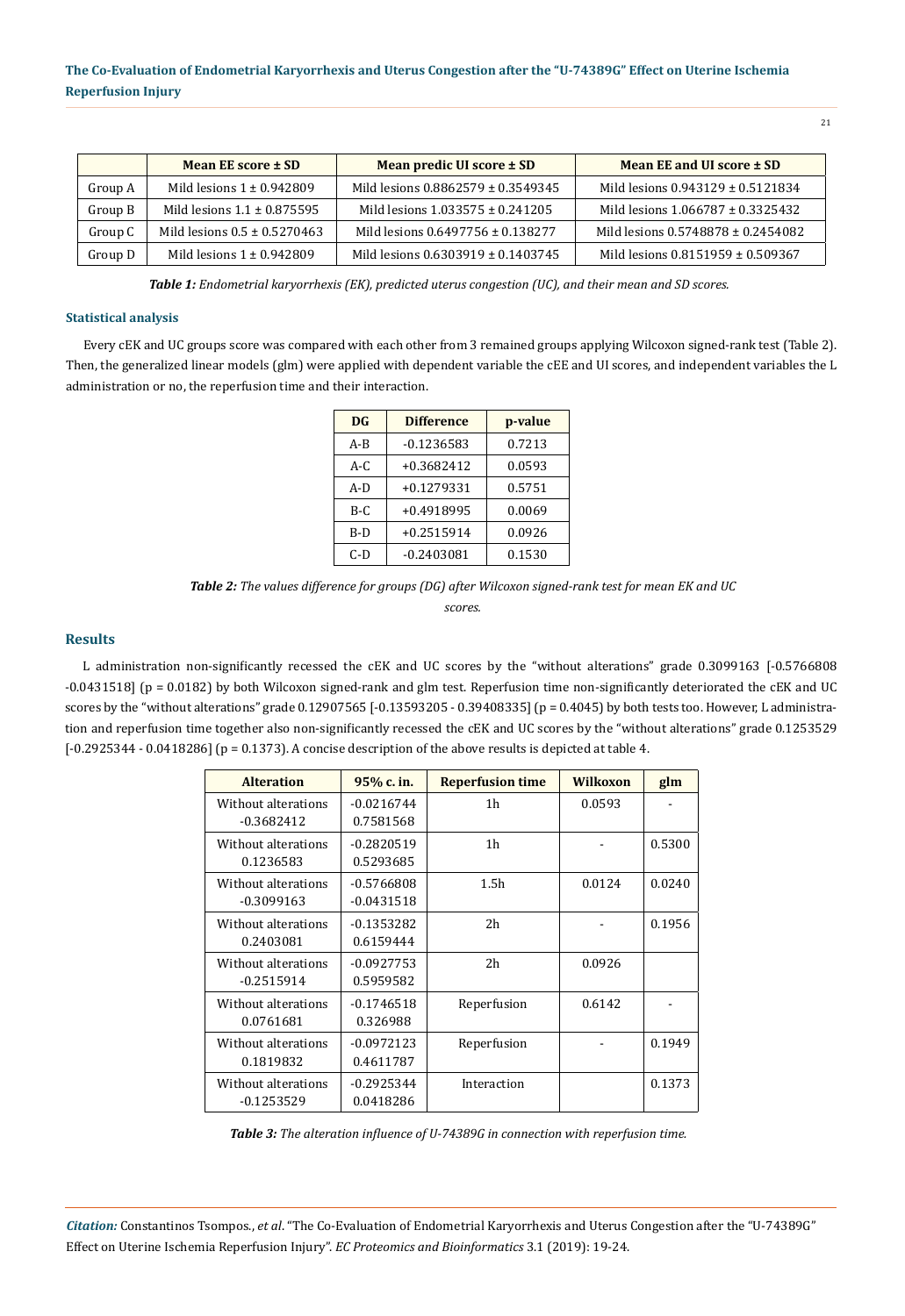| <b>Decrease</b>     | 95% c. in.    | <b>Reperfusion time</b> | p-value |
|---------------------|---------------|-------------------------|---------|
| Without alterations | $-0.15186315$ | 1h                      | 0.2946  |
| 0.2445829           | 0.64376265    |                         |         |
| Without alterations | $-0.5766808$  | 1.5 <sub>h</sub>        | 0.0182  |
| 0.3099163           | $-0.0431518$  |                         |         |
| Without alterations | $-0.11405175$ | 2 <sub>h</sub>          | 0.2882  |
| 0.00564165          | 0.6059513     |                         |         |
| Without alteration  | $-0.13593205$ | reperfusion             | 0.4045  |
| $-0.12907565$       | 0.39408335    |                         |         |
| Without alterations | $-0.2925344$  | interaction             | 0.1373  |
| 0.1253529           | 0.0418286     |                         |         |

Table 4: Concise form of the table 3.

#### **Discussion**

[Thaete LG](https://www.ncbi.nlm.nih.gov/pubmed/?term=Thaete%20LG%5BAuthor%5D&cauthor=true&cauthor_uid=23509372)., *et al.* [3] used Pep-1 (inhibits low-molecular-weight hyaluronan (LMW-HA) due to binding to toll-like receptor 4 [TLR4]). TLR4 was shown to have a regulatory role for two anti-inflammatory cytokines: interferon-B1 decreased only in wild-type mice (P < 0.01) and interleukin-10 increased only in TLR4-deficient mice (P < 0.001), in response to UIR. Pep-1 completely prevented the UIR induced fetal growth restriction (FGR) (P < 0.001), indicating a potential role for the endogenous TLR4 ligand LMW-HA in UIR induced FGR. FGR depends on TLR4 and on endogenous ligand(s) as breakdown products of HA. TLR4 also may prevent pregnancy loss after UIR. [Reiter RJ](https://www.ncbi.nlm.nih.gov/pubmed/?term=Reiter%20RJ%5BAuthor%5D&cauthor=true&cauthor_uid=24132226)., *et al.* [4] described placenta, in particular, often as a site of excessive free radical production. It is due to IR because of suboptimal adhesion to the uterine wall. This may cause pre-eclampsia and other disorders which often complicate pregnancy. Melatonin has improved free radical damage to the animal placenta and to their fetus. Optimal maternal circadian rhythmicity is important since it programs the developing fetal master oscillator. Disturbed maternal circadian rhythms, known as chronodisruption and perturbed melatonin cycles retard the maturing fetal oscillators, which may lead to behavioral and psychological neonatal impairments. Μelatonin, of both pineal and placental origin, has essential functions in fetal maturation and placenta/uterine homeostasis. Circadian clock genes, which are components of all cells including those in the peripheral reproductive organs, have important roles in reproductive and organismal (fetal and maternal) physiology. Indoleamine may have utility in the treatment of pre-eclampsia, intrauterine growth restriction, placental and fetal IR due to the potent antioxidant actions of melatonin, coupled with its virtual absence of toxicity. The propensity for parturition to occur at night may relate with the synergism between the nocturnal increase in melatonin and oxytocin. [Sahin S.](https://www.ncbi.nlm.nih.gov/pubmed/?term=Sahin%20S%5BAuthor%5D&cauthor=true&cauthor_uid=24502894), *et al.* [5] indicated that immunosuppressant tacrolimus reduces oxidative damage in rat UIR Histologic evaluation revealed that tacrolimus attenuates the inflammatory response and protects the tissue damage induced by UIR in rats. [Alawadhi F](https://www.ncbi.nlm.nih.gov/pubmed/?term=Alawadhi%20F%5BAuthor%5D&cauthor=true&cauthor_uid=24819371)., *et al.* [6] ameliorated fertility after bone marrow derived stem cells transplant in Asherman's Syndrome mice. [Trifonova EA.](https://www.ncbi.nlm.nih.gov/pubmed/?term=Trifonova%20EA%5BAuthor%5D&cauthor=true&cauthor_uid=25093114), *et al.* [7] studied a cluster of 63 differentially expressed genes (DEG) whose expression level is increased in patients with preeclampsia includes not only the known candidate genes that have been identified in many other genome-wide studies (e.g. LEP, BHLHB2, SIGLEC6, RDH13, BCL6), but also new genes (ANKRD37, SYDE1, CYBA, ITGB2, etc.), as new biological markers of preeclampsia. The results of a functional annotation of DEG show that the development of preeclampsia may be related with an immune processes, stress response, intracellular signaling cascades, the regulation of cell-cell interactions, etc. [Iran-Nejad A.](https://www.ncbi.nlm.nih.gov/pubmed/?term=Iran-Nejad%20A%5BAuthor%5D&cauthor=true&cauthor_uid=25830011), *et al.* found uterus weight increased by estradiol (P < 0.05) after renal IR injury in female rats. [Drobyshevsky A](https://www.ncbi.nlm.nih.gov/pubmed/?term=Drobyshevsky%20A%5BAuthor%5D&cauthor=true&cauthor_uid=25854322)., *et al.* [9] showed a significant 3.72-fold decrease in maternal placental perfusion in reperfusion-reoxygenation phase in the saline than the antioxidant group dynamic contrast enhanced (DCE) MRI, relative to pre-occlusion values correspondingly. 31% systematic underestimation of true perfusion in placenta by steepest slope DCE MRI is significant in a rabbit model of fetal antenatal hypoxia-ischemia. [Vafapour M.](https://www.ncbi.nlm.nih.gov/pubmed/?term=Vafapour%20M%5BAuthor%5D&cauthor=true&cauthor_uid=26380243), *et al.* [10] found uterus weight decreased significantly in female rats treated with GABA. [Atalay YO](https://www.ncbi.nlm.nih.gov/pubmed/?term=Atalay%20YO%5BAuthor%5D&cauthor=true&cauthor_uid=26647795)., *et al.* [11] found remifentanil to protect

*Citation:* Constantinos Tsompos., *et al*. "The Co-Evaluation of Endometrial Karyorrhexis and Uterus Congestion after the "U-74389G" Effect on Uterine Ischemia Reperfusion Injury". *EC Proteomics and Bioinformatics* 3.1 (2019): 19-24.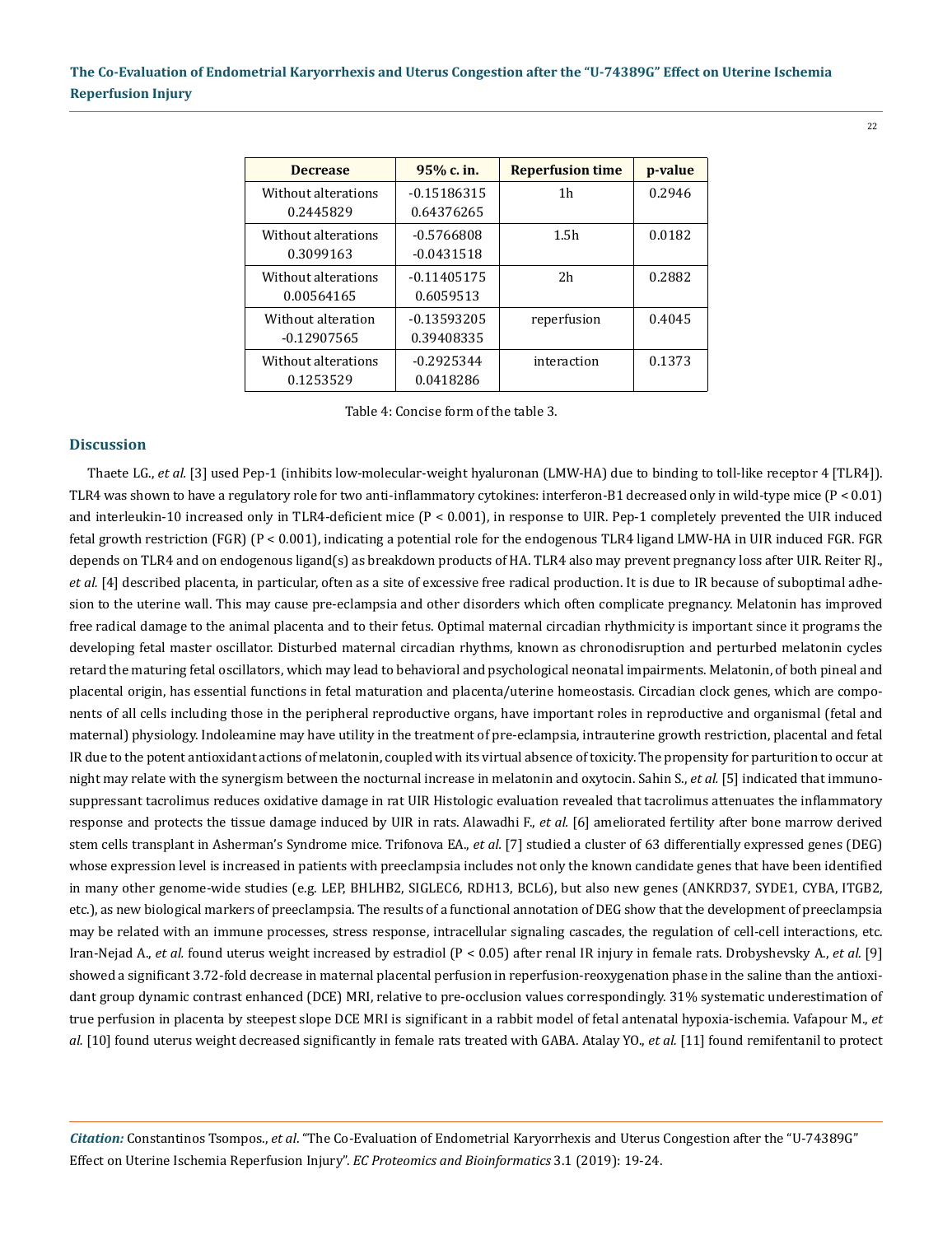23

the UIR and can be used safely in uterus transplantation in exposed rats. [Talebi N.](https://www.ncbi.nlm.nih.gov/pubmed/?term=Talebi%20N%5BAuthor%5D&cauthor=true&cauthor_uid=26941907), *et al.* [12] found the uterus weight increased significantly after estradiol administration (P < 0.05) in ovariectomized rats. [Tang Y.](https://www.ncbi.nlm.nih.gov/pubmed/?term=Tang%20Y%5BAuthor%5D&cauthor=true&cauthor_uid=27057277), *et al*. [13] indicated that soy isoflavone (SI), a soy-derived phytoestrogen, which has similar chemical structure to endogenous estrogen-estradiol; protects myocardial IR injury in ovariectomized rats through increasing PI3K/Akt/eNOS signal pathway and decreasing oxidative stress. [Ingles J](https://www.ncbi.nlm.nih.gov/pubmed/?term=Ingles%20J%5BAuthor%5D&cauthor=true&cauthor_uid=28376665)., *et al.* [14] defined the preconditioning as "the preparation for a subsequent action". The cellular stress response of unfolded protein response (UPR) is controlled at the endoplasmic reticulum level. However, in the context of remote preconditioning, activation of these intracellular molecular pathways must result in the extracellular transmission of adaptive signals to remote targets. The activation of the UPR in the pregnant uterine myocyte may be associated with increased uterine myocyte quiescence and normal gestational length. A gestational stress-induced uterine paracrine secretome - for example, glucose-regulated protein 78, with preconditioning-like properties - acts to promote both local and systemic tolerance to the ensuing gestational insults, allowing for the maintenance of uterine quiescence. In this context, preterm labor may be the result of a pregnant uterus experiencing a stress it cannot accommodate or when it is unable to host an appropriate UPR resulting in insufficient preconditioning and a diminished local and systemic capacity to tolerate pregnancy-dependent increases in normal gestational stress; in order to prolong uterine quiescence in pregnancy. [Tricard J.](https://www.ncbi.nlm.nih.gov/pubmed/?term=Tricard%20J%5BAuthor%5D&cauthor=true&cauthor_uid=28535402), *et al.* [15] revealed a moderate inflammation of the endometrium and serosa at 90 minutes following reperfusion in the 3-h group and severe inflammation in the 24-h group. These first macroscopic and histological results suggest that the uterus is an organ with a good tolerance to extended cold ischemic storage before transplantation in ewes. [Aslan](https://www.ncbi.nlm.nih.gov/pubmed/?term=Aslan%20M%5BAuthor%5D&cauthor=true&cauthor_uid=28805600) [M](https://www.ncbi.nlm.nih.gov/pubmed/?term=Aslan%20M%5BAuthor%5D&cauthor=true&cauthor_uid=28805600)., *et al.* [16] found the cellular damage of uterus reduced in oxytocin and kisspeptin administered IR group than only kisspeptin injected IR group and IR group. The present results suggest that exogenous application of oxytocin and kisspeptin can have antioxidant effects on the uterus. Similar [17] L efficacies are provided by a meta-analysis of 35 complete blood count and blood chemistry tests variables versus reperfusion time also originated from the same experimental setting (Table 5).

| 35<br><b>Variables</b> | 1h rep               | p-value | $1.5h$ rep           | p-value | 2h rep                | p-value | Interaction of<br>U-74389G and rep | p-value |
|------------------------|----------------------|---------|----------------------|---------|-----------------------|---------|------------------------------------|---------|
| Mean                   | $2.03\% \pm 27.26\%$ | 0.2168  | $0.19\% \pm 29.41\%$ | 0.1836  | $-1.63\% \pm 33.15\%$ | 0.2389  | $-0.33\% \pm 16.23\%$              | 0.2016  |

*Table 5: The U-74389G influence (+SD) on the levels of 35 seric variables of complete blood count and blood chemistry tests versus reperfusion (rep) time.*

### **Conclusion**

L has a non-significant recessing potency for EK and UC together (p-values = 0.1373) creating a suspicion for beneficial usage in situations such as fetal growth restriction, pregnancy loss, pre-eclampsia, intrauterine growth restriction, placental and fetal IR, fertility, Asherman's syndrome, uterus transplantation, preterm labor, endometritis.

## **Acknowledgement**

Acknowledged in preliminary studies.

## **Bibliography**

- 1. C Tsompos., *et al*[. "The effect of the antioxidant drug "U-74389G" on endometrial karyorrhexis during ischemia reperfusion injury in rats".](https://www.semanticscholar.org/paper/The-effect-of-the-antioxidant-drug-%E2%80%9C-U-74389-G-%E2%80%9D-on-%CE%A4sompos-Panoulis/898f35e7a8a35d3e4fdfc5b88742ff0d6aaab070) *Annals of [the Romanian Society for Cell Biology](https://www.semanticscholar.org/paper/The-effect-of-the-antioxidant-drug-%E2%80%9C-U-74389-G-%E2%80%9D-on-%CE%A4sompos-Panoulis/898f35e7a8a35d3e4fdfc5b88742ff0d6aaab070)* 19.3 (2015): 47-53.
- 2. Tsompos C., *et al*[. "The Effect of the Antioxidant Drug "U-74389g" on Uterus Congestion During Ischemia Reperfusion Injury in Rats".](http://www.heraldopenaccess.us/fulltext/Reproductive-Medicine-Gynaecology-&-Obstetrics/The-Effect-of-the-Antioxidant-Drug-U-74389g-on-Uterus-Congestion-During-Ischemia-Reperfusion-Injury-in-Rats.pdf) *Journal of Repro[ductive Medicine, Gynaecology, and Obstetrics](http://www.heraldopenaccess.us/fulltext/Reproductive-Medicine-Gynaecology-&-Obstetrics/The-Effect-of-the-Antioxidant-Drug-U-74389g-on-Uterus-Congestion-During-Ischemia-Reperfusion-Injury-in-Rats.pdf)* 1 (2016): 001.
- 3. Thaete LG., *et al*[. "Impact of toll-like receptor 4 deficiency on the response to uterine ischemia/reperfusion in mice".](https://www.ncbi.nlm.nih.gov/pubmed/23509372) *Reproduction* 145.5 (2013): [517-526.](https://www.ncbi.nlm.nih.gov/pubmed/23509372)

*Citation:* Constantinos Tsompos., *et al*. "The Co-Evaluation of Endometrial Karyorrhexis and Uterus Congestion after the "U-74389G" Effect on Uterine Ischemia Reperfusion Injury". *EC Proteomics and Bioinformatics* 3.1 (2019): 19-24.